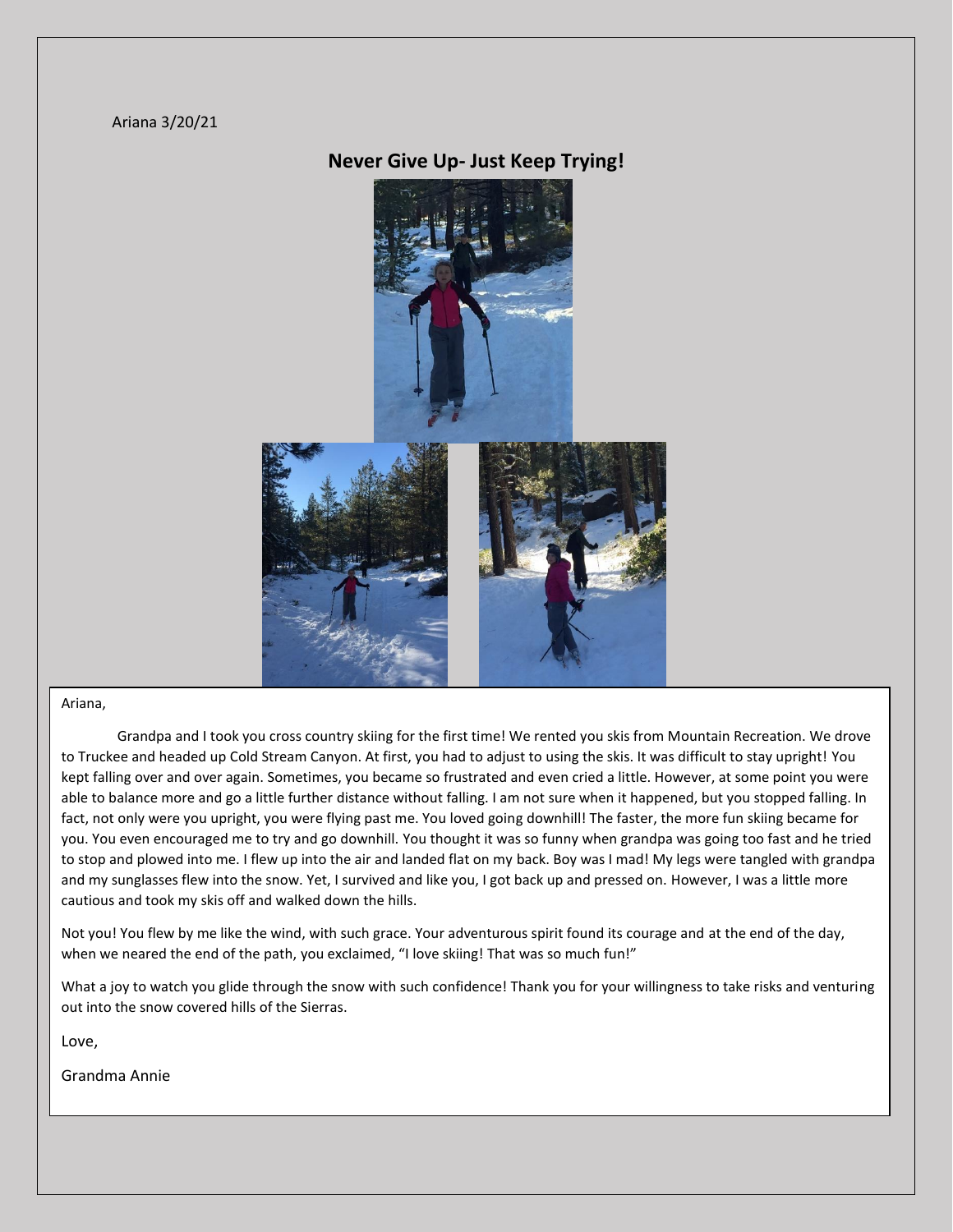### What it Means

Ariana, your courage is so evident when facing new tasks. Your willingness to try new things, even when faced with difficulty is a wonderful learning disposition to have. You demonstrated not only being ready to learn how to cross country ski but also, your willingness and ability to master this challenging task is such an important skill to have in life. It was a joy to watch you not only learn to balance on the skis, but to take risks and ski downhill. It seemed like the faster you went, the more you enjoyed skiing. You remind me of a John Muir quote, "The clearest way into the Universe is through a forest wilderness." I hope your new found love for cross country skiing will take you into the snow covered hills of our beloved Sierra Nevada Mountain wilderness and beyond.

### Opportunities and Possibilities

Ariana- not only will we continue to cross country ski together, but grandpa and I will try and take you snowshoeing. And even perhaps, you can try downhill skiing. However, as you know, I am not particularly fond of going downhill. So, instead, I will ask Jason and Tachie to take you downhill skiing with them. Or maybe you could go snowboarding with Grandma Scarlett and Harding. No matter what method of encountering snow, I hope that you continue to take risks and find adventure around every corner and bend in the road.

### Ariana's Response:

It was super fun. Near the end, I took a break and the snow was super deep. In the beginning, I fell over and could not get back up. My grandpa helped me up, but I fell over again.

So no matter what, just keep trying!

Ariana,

Reading about your tenacity to try new things and embrace new adventures, with nothing but courage and a smile, does not come as a surprise to me.

You are fierce and motivated to try new things all the time, whether it is sports, hobbies or passions, you always put yourself forward and fearlessly dive in.

To say I am so proud of you would be an understatement, when in fact, I am so much more.

I am Impressed, amazed, baffled - and heck, even sometimes a little shocked by how determined you can be!

You never cease to put your mind to new tasks and challenges and blow them out of the water.

Keep it up! I'm excited to see what you conquer next!

Love, Dad